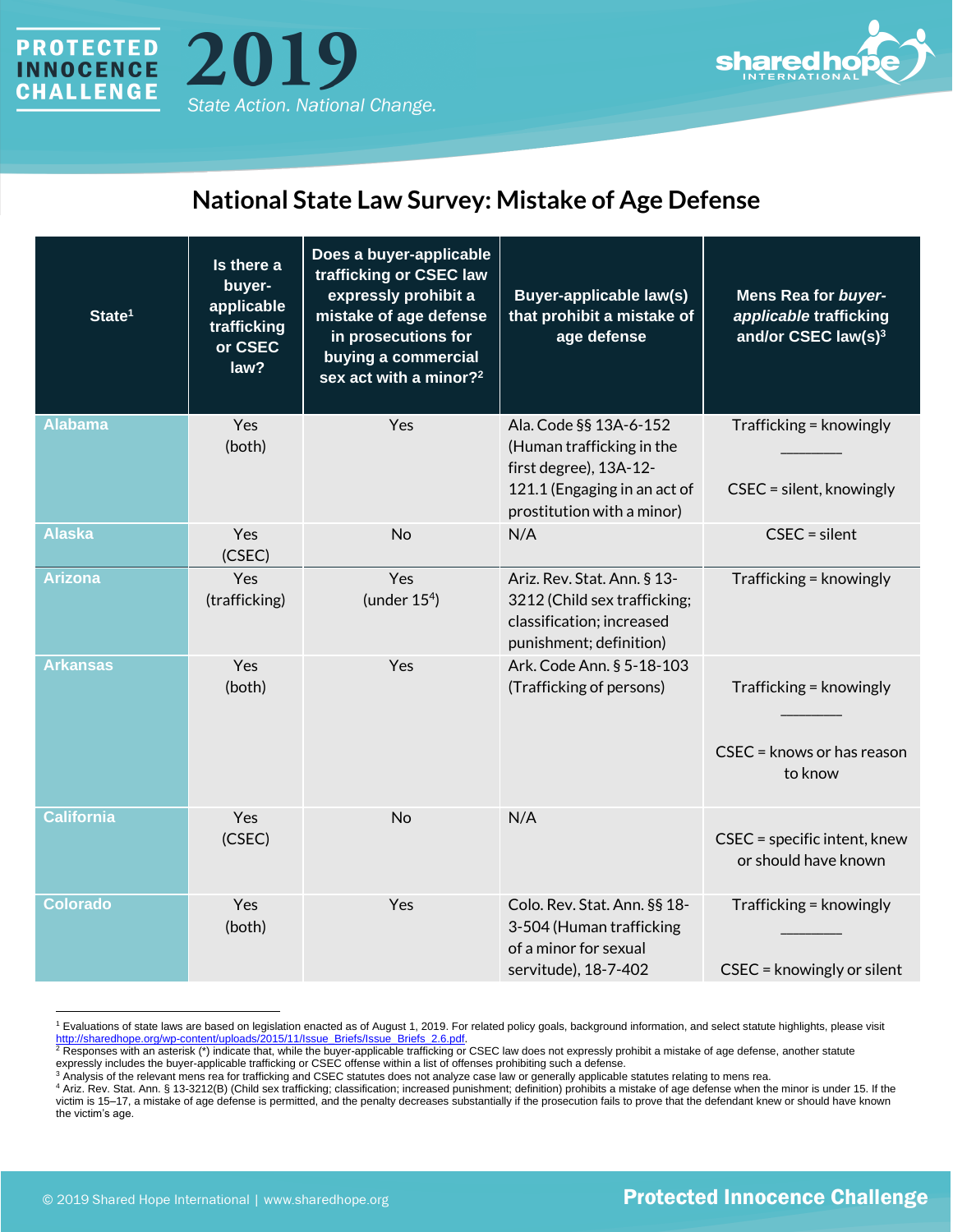|                    |                      |     | (Soliciting a child for<br>prostitution), 18-7-405.5<br>(Inducement of child<br>prostitution), 18-7-406<br>(Patronizing a prostituted<br>child) |                                                                                   |
|--------------------|----------------------|-----|-------------------------------------------------------------------------------------------------------------------------------------------------|-----------------------------------------------------------------------------------|
| <b>Connecticut</b> | Yes<br>(CSEC)        | No  | N/A                                                                                                                                             | CSEC = knowingly,<br>reasonably believes, or silent                               |
| <b>Delaware</b>    | Yes<br>(trafficking) | Yes | Del. Code Ann. tit. 11, §<br>787 (Trafficking an<br>individual, forced labor and<br>sexual servitude)                                           | Trafficking = knowingly                                                           |
| <b>DC</b>          | Yes<br>(both)        | No  | N/A                                                                                                                                             | Trafficking = knowing<br>$CSEC = intent or silent$                                |
| <b>Florida</b>     | Yes<br>(both)        | Yes | Fla. Stat. Ann. § 787.06<br>(Human trafficking)                                                                                                 | Trafficking = knowingly or in<br>reckless disregard<br>CSEC = knowingly or silent |
| Georgia            | Yes<br>(both)        | Yes | Ga. Code Ann. § 16-5-46<br>(Trafficking of persons for<br>labor or sexual servitude)                                                            | Trafficking = knowingly<br>CSEC = knowingly or silent                             |
| <b>Hawaii</b>      | Yes<br>(CSEC)        | Yes | Haw. Rev. Stat. Ann § 712-<br>1209.1 (Solicitation of a<br>minor for prostitution)                                                              | CSEC = intentionally,<br>knowingly, or recklessly                                 |
| Idaho              | Yes<br>(both)        | No  | N/A                                                                                                                                             | Trafficking = silent<br>$CSEC = silent$                                           |
| <b>Illinois</b>    | Yes<br>(both)        | No  | N/A                                                                                                                                             | Trafficking = knowingly                                                           |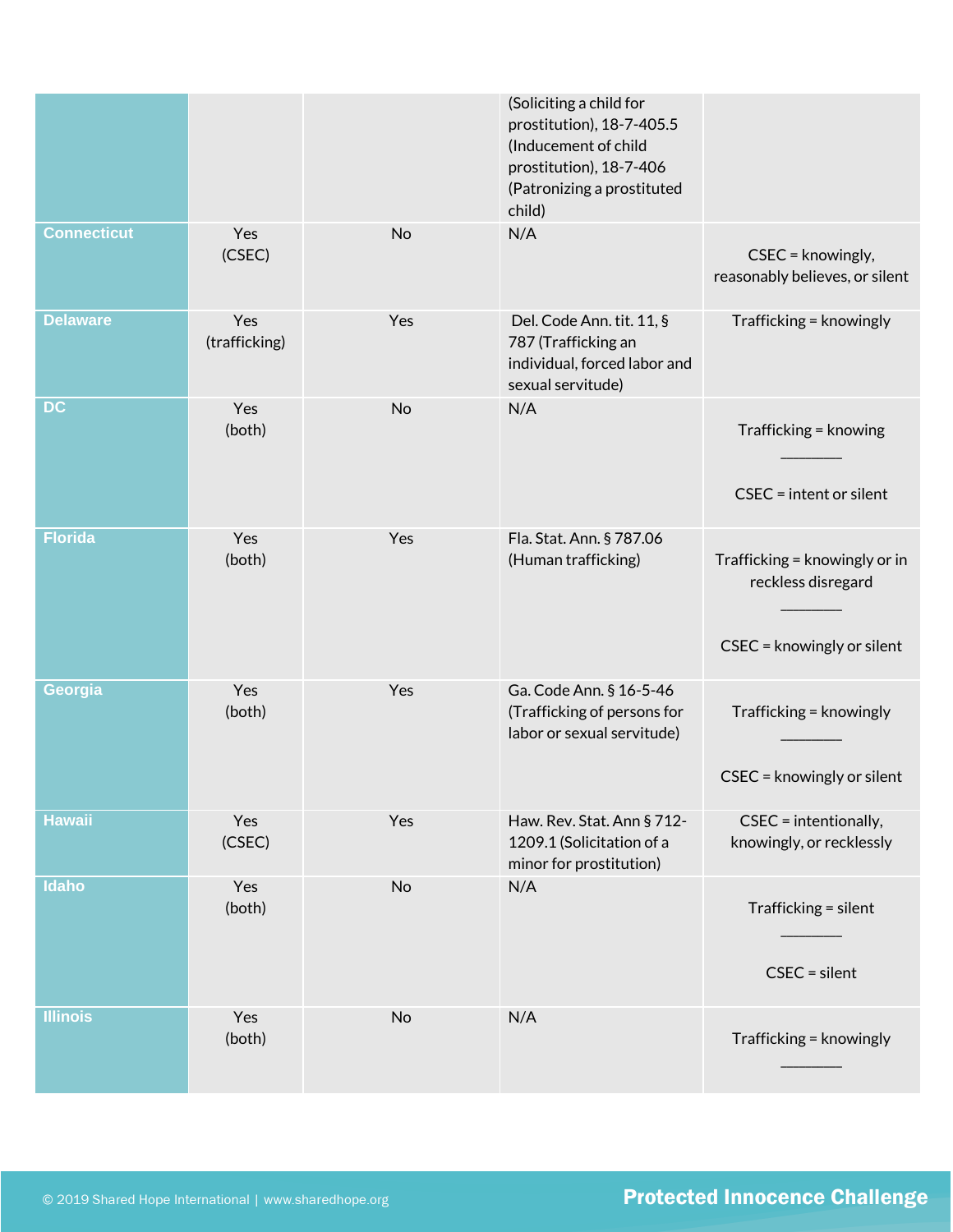|                 |                      |                  |                                                                                                                                                                                                                                                                                                           | CSEC = knowingly, intent, or<br>silent                                     |
|-----------------|----------------------|------------------|-----------------------------------------------------------------------------------------------------------------------------------------------------------------------------------------------------------------------------------------------------------------------------------------------------------|----------------------------------------------------------------------------|
| <b>Indiana</b>  | Yes<br>(trafficking) | No               | N/A                                                                                                                                                                                                                                                                                                       | Trafficking = knowingly or<br>intentionally                                |
| lowa            | Yes<br>(both)        | Yes              | Iowa Code § 710A.2<br>(Human trafficking)                                                                                                                                                                                                                                                                 | Trafficking = "knowingly"<br>$CSEC = silent$                               |
| <b>Kansas</b>   | Yes<br>(both)        | Yes              | Kan. Stat. Ann. § 21-5426<br>(Human trafficking;<br>aggravated human<br>trafficking)                                                                                                                                                                                                                      | Trafficking = intent, reckless<br>disregard, or knowing<br>$CSEC = intent$ |
| <b>Kentucky</b> | Yes<br>(both)        | $Yes*5$          | Ky. Rev. Stat. Ann. §§<br>529.100 (Human<br>trafficking), 529.110<br>(Promoting human<br>trafficking)                                                                                                                                                                                                     | Trafficking = intentionally or<br>knowing<br>CSEC = knowingly              |
| Louisiana       | Yes<br>(both)        | Yes              | La. Rev. Stat. Ann. §§<br>14:46.2 (Human<br>trafficking, 14:46.3<br>(Trafficking of children for<br>sexual purposes), 14:81.1<br>(Pornography involving<br>juveniles), 14:82.1<br>(Prostitution; persons<br>under eighteen; additional<br>offenses), 14:89.2 (Crime<br>against nature by<br>solicitation) | Trafficking = knowingly<br>CSEC = knows, intent, or<br>silent              |
| <b>Maine</b>    | Yes<br>(CSEC)        | Yes <sup>6</sup> | Me. Rev. Stat. Ann. tit. 17-<br>A, § 855 (Patronizing<br>prostitution of minor or                                                                                                                                                                                                                         | CSEC = knowingly, knows, or<br>silent                                      |

<sup>5</sup> Ky. Rev. Stat. Ann. § 529.180 (Ignorance of human trafficking minor victim's actual age not a defense) provides, "[i]n any prosecution under KRS 529.100 [Human trafficking] or 529.110 [Promoting human trafficking] involving commercial sexual activity with a minor, it shall not be a defense that the defendant was unaware of the minor's actual age." Additionally, Ky. Rev. Stat. Ann. § 531.330(1) (Presumption as to minority) creates a rebuttable presumption for some CSEC prosecutions that "any person who appears to be under the age of eighteen (18), or under the age of sixteen (16), shall be presumed to be under the age of eighteen (18), or under the age of sixteen (16), as the case may be."

<sup>6</sup> While buyers may be convicted under Me. Rev. Stat. Ann. tit. 17-A, § 855 (Patronizing prostitution of minor or person with mental disability) without regard to whether they knew that the child was a minor, enhanced liability applies if the offender knew the victim was under 18. Accordingly, a defendant may assert a mistake of age defense to avoid the enhanced penalty, but not ultimate liability.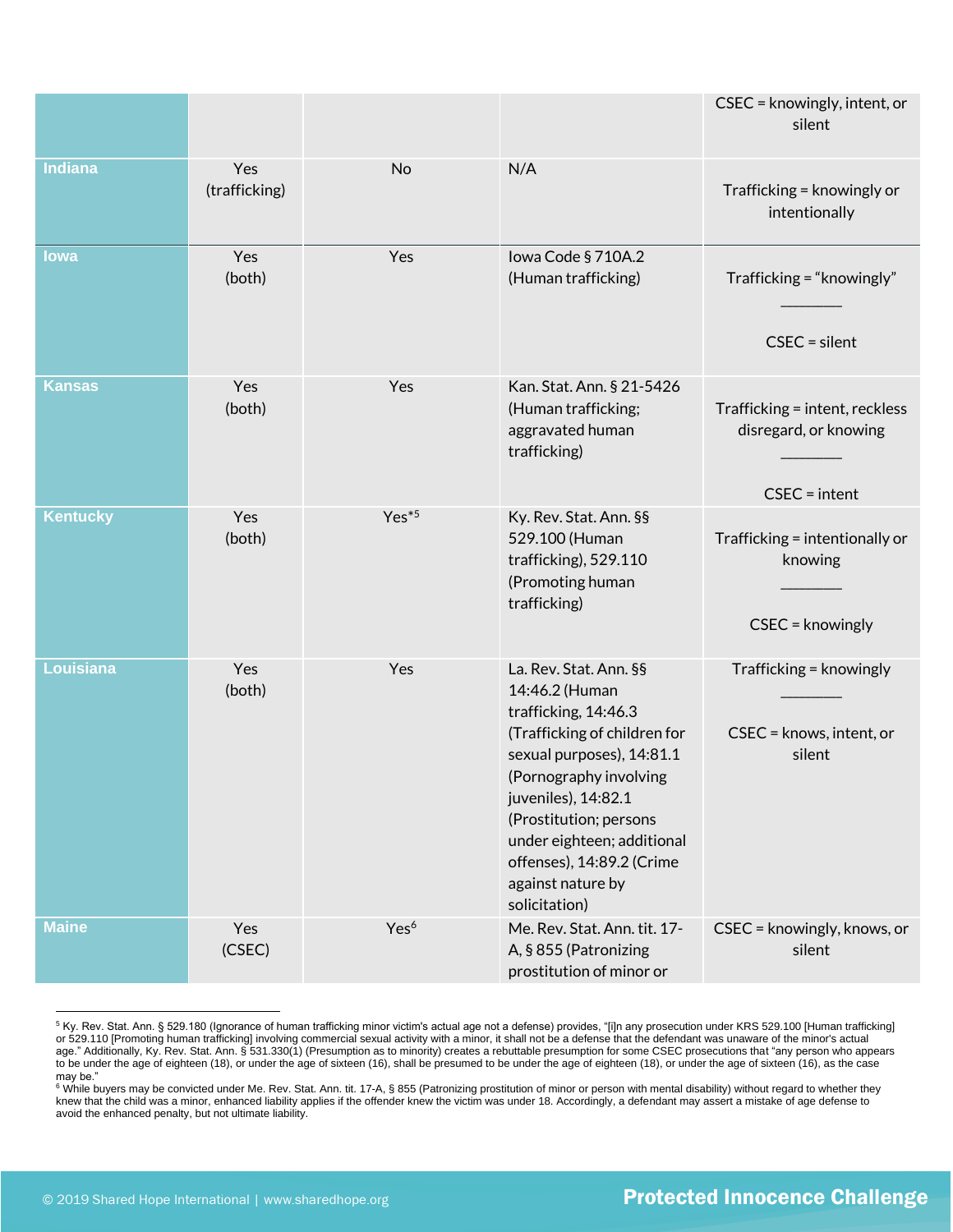|                      |               |           | person with mental<br>disability)                                                                                                                                                                                                         |                                                                                                                         |
|----------------------|---------------|-----------|-------------------------------------------------------------------------------------------------------------------------------------------------------------------------------------------------------------------------------------------|-------------------------------------------------------------------------------------------------------------------------|
| <b>Maryland</b>      | Yes<br>(CSEC) | No        | N/A                                                                                                                                                                                                                                       | CSEC = knowingly or intent                                                                                              |
| <b>Massachusetts</b> | Yes<br>(both) | <b>No</b> | N/A                                                                                                                                                                                                                                       | Trafficking = knowingly<br>$CSEC = intent$                                                                              |
| <b>Michigan</b>      | Yes<br>(both) | Yes       | Mich. Comp. Laws Ann. §<br>750.462e (Forced labor or<br>services; prohibited<br>conduct as relates to age of<br>minor)                                                                                                                    | Trafficking = knowingly<br>$CSEC = silent$                                                                              |
| <b>Minnesota</b>     | Yes<br>(CSEC) | Yes       | Minn. Stat. Ann. §§ 609.324<br>(Patrons; prostitutes;<br>housing individuals<br>engaged in prostitution;<br>penalties), 609.352<br>(Electronic solicitation of<br>children)                                                               | CSEC = intentionally                                                                                                    |
| <b>Mississippi</b>   | Yes<br>(both) | Yes       | Miss. Code Ann. § 97-3-<br>54.1 (Anti-Human<br>Trafficking Act; prohibited<br>conduct; penalty)                                                                                                                                           | Trafficking = knowingly or<br>knowing<br>CSEC = knowingly,<br>intentionally, maliciously,<br>willfully, or fraudulently |
| <b>Missouri</b>      | Yes<br>(both) | Yes       | Mo. Rev. Stat. §§ 566.211<br>(Sexual trafficking of a<br>$child$ -penalty), 566.210<br>(Sexual trafficking of a child<br>under age twelve-<br>affirmative defense not<br>allowed, when-penalty),<br>567.030 (Patronizing<br>prostitution) | Trafficking = knowingly<br>$CSEC = silent$                                                                              |
| <b>Montana</b>       | Yes<br>(both) | Yes       | Mont. Code Ann. §§ 45-5-<br>704 (Sexual servitude), 45-<br>5-705 (Patronizing victim<br>of sexual servitude), 45-5-<br>601 (Prostitution)                                                                                                 | Trafficking = purposely or<br>knowingly<br>$CSEC = silent$                                                              |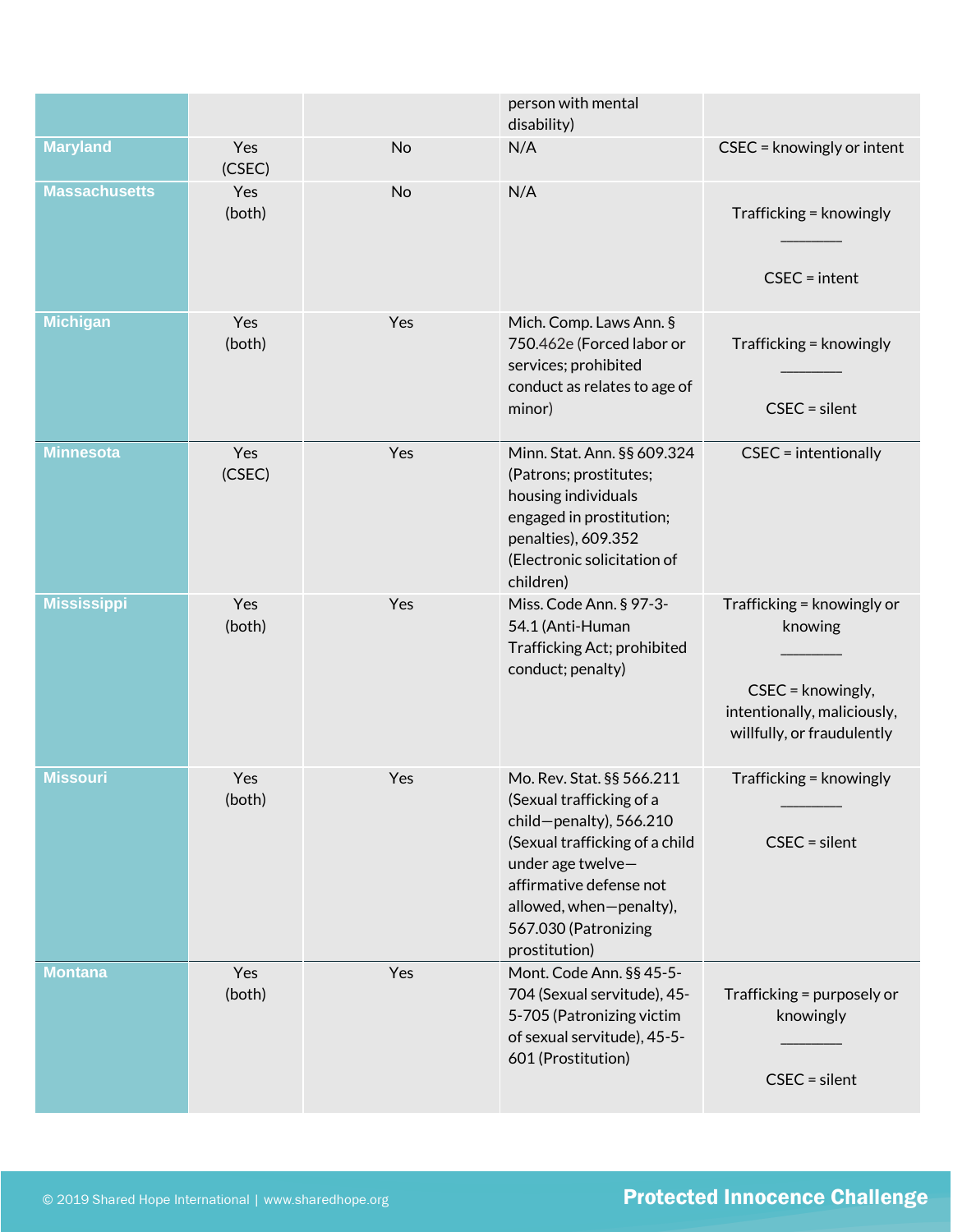| <b>Nebraska</b>       | Yes<br>(both)                      | Yes | Neb. Rev. Stat. Ann. § 28-<br>831 (Human trafficking;<br>forced labor or services;<br>prohibited acts; penalties) | Trafficking = knowingly<br>$CSEC = silent$                                                                   |
|-----------------------|------------------------------------|-----|-------------------------------------------------------------------------------------------------------------------|--------------------------------------------------------------------------------------------------------------|
| <b>Nevada</b>         | Yes<br>(both)                      | Yes | Nev. Rev. Stat. Ann. §<br>201.300 (Pandering and<br>sex trafficking: definition;<br>penalties; exception)         | Trafficking = silent<br>$CSEC = silent$                                                                      |
| <b>New Hampshire</b>  | Yes<br>(both)                      | Yes | N.H. Rev. Stat. Ann. §§<br>633:7 (Trafficking in<br>persons), 645:2<br>(Prostitution and related<br>offenses)     | Trafficking = silent<br>$CSEC = silent$                                                                      |
| <b>New Jersey</b>     | Yes<br>(both)                      | Yes | N.J. Stat. Ann. §§ 2C:13-8<br>(Human trafficking), 2C:34-<br>1 (Prostitution and related<br>offenses)             | Trafficking = knowingly<br>CSEC = knowingly                                                                  |
| <b>New Mexico</b>     | Yes<br>(both)                      | No  | N/A                                                                                                               | Trafficking = intent or<br>knowledge<br>CSEC = knows, has reason to<br>know, intentionally, or intent        |
| <b>New York</b>       | Yes<br>(CSEC)                      | No  | N/A                                                                                                               | CSEC = knows, reasonably<br>should know, or silent                                                           |
| <b>North Carolina</b> | Yes<br>(both)                      | Yes | N.C. Gen. Stat. §§ 14-43.11<br>(Human trafficking), 14-<br>43.13 (Sexual servitude)                               | Trafficking = knowingly,<br>willfully, or in reckless<br>disregard<br>CSEC = willfully, intent, or<br>silent |
| <b>North Dakota</b>   | Yes<br>(trafficking <sup>7</sup> ) | No  | N/A                                                                                                               | Trafficking = knowingly,<br>intent, or silent                                                                |

<sup>7</sup> The core human trafficking law, N.D. Cent. Code § 12.1-41-02 (Trafficking an individual), and the sex trafficking law, N.D. Cent. Code § 12.1-41-04 (Sexual servitude), do not apply to buyers, but two offenses within the human trafficking chapter are applicable to buyers.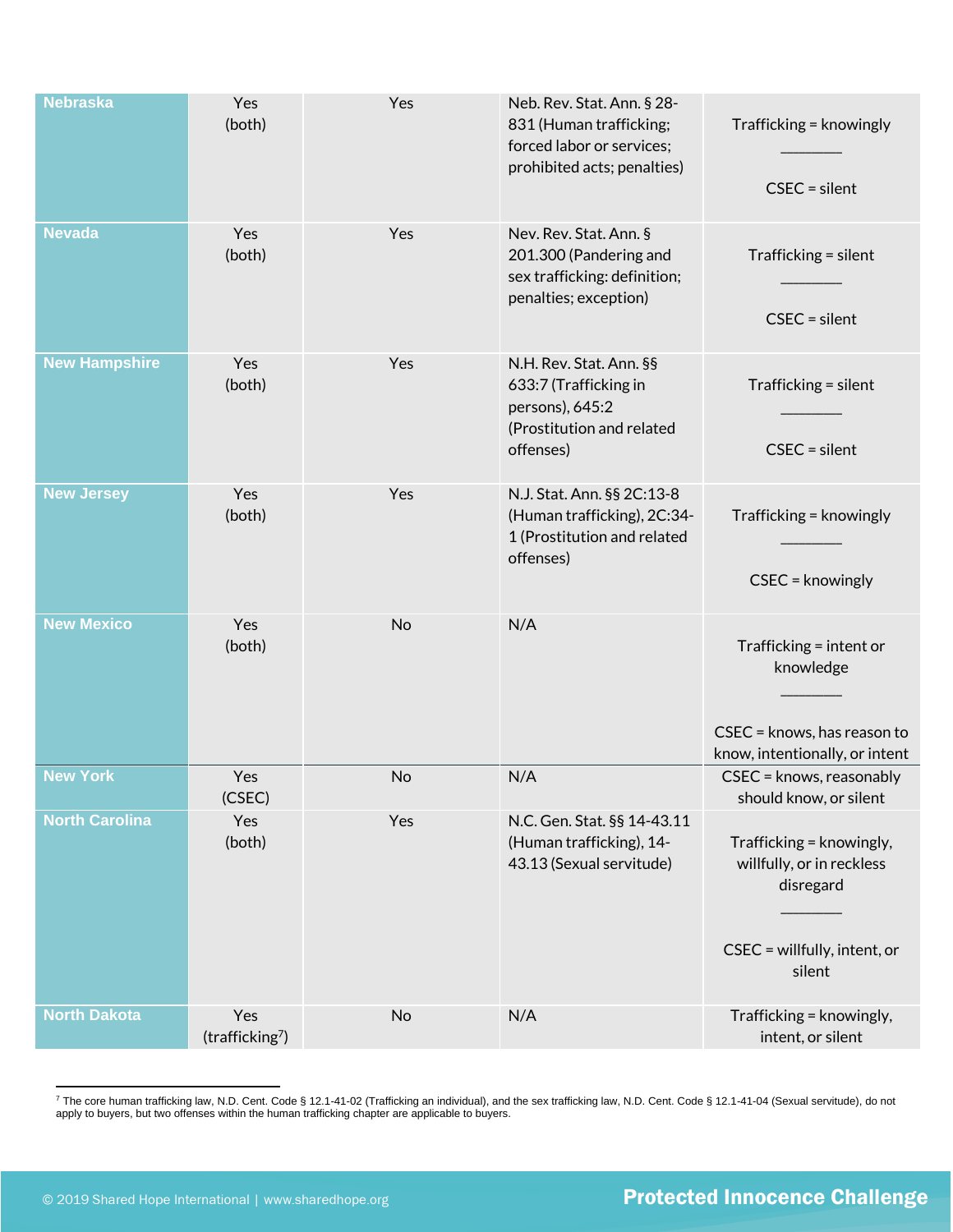| Ohio                  | Yes<br>(CSEC) | Yes                                        | Ohio Rev. Code Ann. §§<br>2907.21 (Compelling<br>prostitution), 2907.24<br>(Soliciting; after positive<br>HIV test; driver's license<br>suspension)                                                                       | CSEC = knowingly, knows,<br>reasonably should know, has<br>reckless disregard, or silent |
|-----------------------|---------------|--------------------------------------------|---------------------------------------------------------------------------------------------------------------------------------------------------------------------------------------------------------------------------|------------------------------------------------------------------------------------------|
| <b>Oklahoma</b>       | Yes<br>(both) | Yes                                        | Okla. Stat. Ann. tit. 21, §<br>748 (Human trafficking)                                                                                                                                                                    | Trafficking = knowingly<br>$CSEC = intent or silent$                                     |
| <b>Oregon</b>         | Yes<br>(both) | No<br>(only under 16 <sup>8</sup> )        | O.R.S. § 163.413<br>(Purchasing sex with a<br>minor)                                                                                                                                                                      | Trafficking = know or<br>recklessly disregard<br>CSEC = knew or silent                   |
| <b>Pennsylvania</b>   | Yes<br>(both) | <b>No</b><br>(only under 14 <sup>9</sup> ) | 18 Pa. Cons. Stat. §§ 3011<br>(Trafficking in individuals),<br>3013 (Patronizing a victim<br>of sexual servitude)                                                                                                         | Trafficking = knowing,<br>knows, or recklessly<br>disregards<br>CSEC = intentionally     |
| <b>Rhode Island</b>   | Yes<br>(both) | No                                         | N/A                                                                                                                                                                                                                       | Trafficking = intent,<br>knowingly, knows, or silent<br>CSEC = knowingly                 |
| <b>South Carolina</b> | Yes<br>(both) | Yes                                        | S.C. Code Ann. §§ 16-3-<br>2020 (Trafficking in<br>persons), 16-15-425<br>(Participating in<br>prostitution of a minor<br>defined; defenses;<br>penalties), 16-15-405<br>(Second degree sexual<br>exploitation of a minor | Trafficking = knowing or<br>knowingly<br>$CSEC = silent$                                 |

<sup>&</sup>lt;sup>8</sup> O.R.S. § 163.413 (Purchasing sex with a minor) prohibits a mistake of age defense if the victim was under the age of 16 or if the defendant has a prior conviction under this

section.<br>º 18 Pa. Cons. Stat.§3018 (Evidence and defenses to human trafficking) provides, "[e]xcept as provided in section 3102 (relating to mistake as to age), evidence of a defendant's lack of knowledge of a person's age, or a reasonable mistake of age, is not a defense for a violation of this chapter involving the sexual servitude of a minor." However, 18 Pa. Cons. Stat. § 3102 restricts the prohibition to cases where the victim was 14 years of age or younger.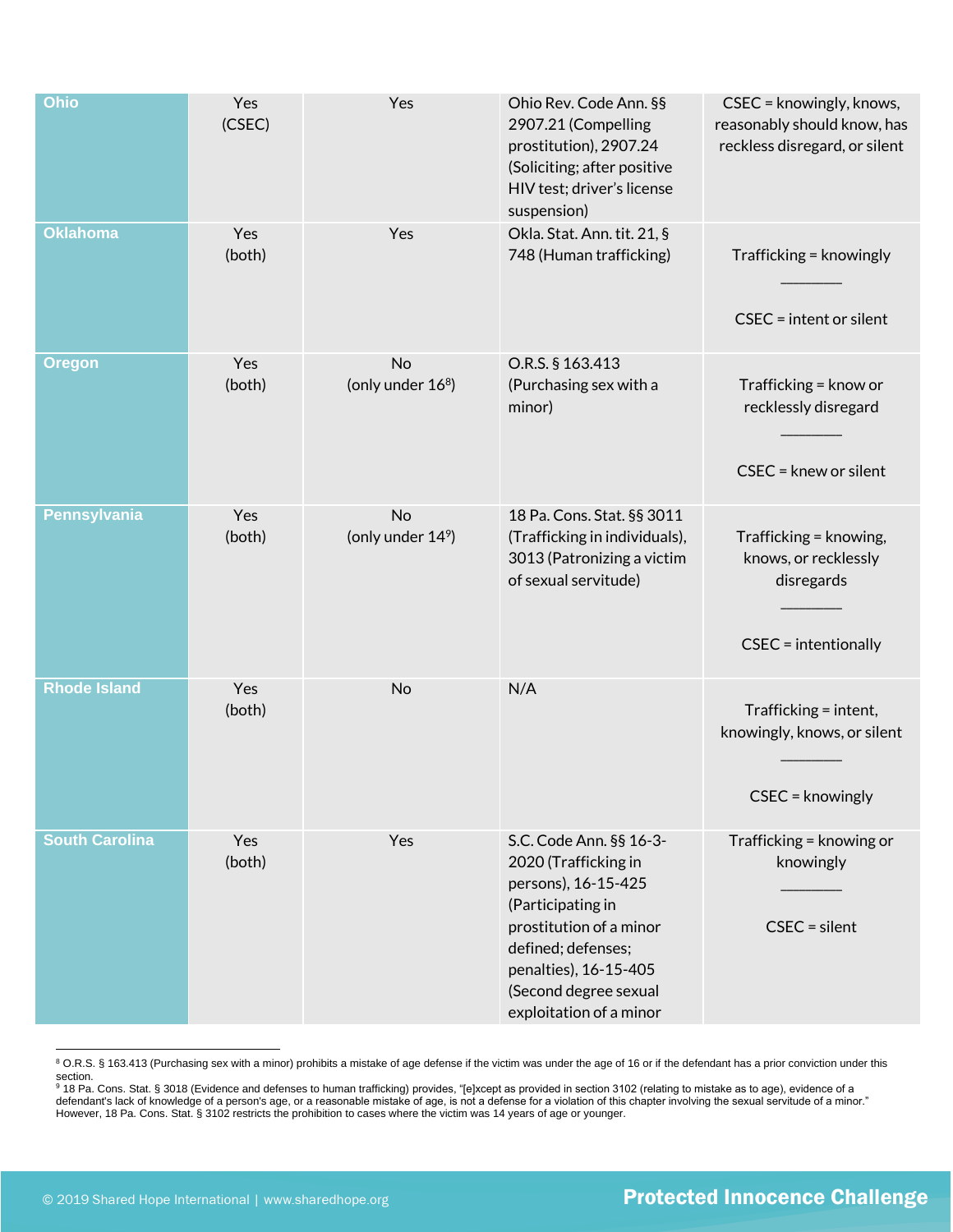|                     |                      |          | defined; presumptions;<br>defenses; penalties)                                                                                                                                                                                                                                                                                                             |                                                                                                |
|---------------------|----------------------|----------|------------------------------------------------------------------------------------------------------------------------------------------------------------------------------------------------------------------------------------------------------------------------------------------------------------------------------------------------------------|------------------------------------------------------------------------------------------------|
| <b>South Dakota</b> | Yes<br>(trafficking) | No       | N/A                                                                                                                                                                                                                                                                                                                                                        | Trafficking = knew, should<br>have known, or silent                                            |
| <b>Tennessee</b>    | Yes<br>(both)        | $Yes*10$ | Tenn. Code Ann. §§ 39-13-<br>514 (Patronizing<br>prostitution), 39-13-529<br>(Offense of soliciting<br>sexual exploitation of a<br>minor-Exploitation of a<br>minor by electronic means)                                                                                                                                                                   | Trafficking = knowingly or<br>silent<br>CSEC = intent, intentionally,<br>knows, or should know |
| <b>Texas</b>        | Yes<br>(both)        | Yes      | Tex. Penal Code Ann. §§<br>20A.02 (Trafficking of<br>persons), 43.02<br>(Prostitution), 21.02<br>(Continuous sexual abuse<br>of young child or children),<br>43.251 (Employment<br>harmful to children), 21.11<br>(Indecency with a child),<br>22.011 (Sexual assault),<br>22.021 (Aggravated sexual<br>assault), 43.25 (Sexual<br>performance by a child) | Trafficking = knowingly<br>CSEC = knowingly, intent, or<br>silent                              |
| <b>Utah</b>         | Yes<br>(both)        | $Yes*11$ | Utah Code Ann. §§ 76-5-<br>310 (Aggravated human<br>trafficking and aggravated<br>human smuggling-<br>Penalties), 76-5-308.5<br>(Human trafficking of a<br>child-Penalties), 76-10-<br>1303 (Patronizing a<br>prostitute), 76-10-1313<br>(Sexual solicitation-<br>Penalty).                                                                                | Trafficking = silent<br>CSEC = knowingly,<br>intentionally, intent, or silent                  |
| <b>Vermont</b>      | Yes<br>(trafficking) | No       | N/A                                                                                                                                                                                                                                                                                                                                                        | Trafficking = knowingly                                                                        |
| <b>Virginia</b>     | Yes<br>(CSEC)        | No       | N/A                                                                                                                                                                                                                                                                                                                                                        | CSEC = knowingly,<br>intentionally, or silent                                                  |
| <b>Washington</b>   | Yes<br>(both)        | Yes      | Wash. Rev. Code Ann. §§<br>9A.40.100 (Trafficking),                                                                                                                                                                                                                                                                                                        | Trafficking = knowing or<br>reckless disregard                                                 |

 $^{10}$  Tenn. Code Ann. § 39-11-502 (Ignorance or mistake of fact) provides, "[i]t shall not be a defense to prosecution for a violation of § 39-13-514 [Patronizing prostitution] or § 39-13-529 [Offense of soliciting sexual exploitation of a minor—Exploitation of a minor by electronic means] that he person charged was ignorant or mistaken as to the age of the minor."<br><sup>11</sup> Utah Code Ann. § 76-2-304.5 (Mistake as to victim's age is not a defense) expressly prohibits a mistake of age defense for violations of Utah Code Ann. §§ 76-5-310

<sup>(</sup>Aggravated human trafficking and aggravated human smuggling—Penalties), 76-5-308.5 (Human trafficking of a child—Penalties), 76-10-1303 (Patronizing a prostitute), and 76-10-1313 (Sexual solicitation—Penalty).